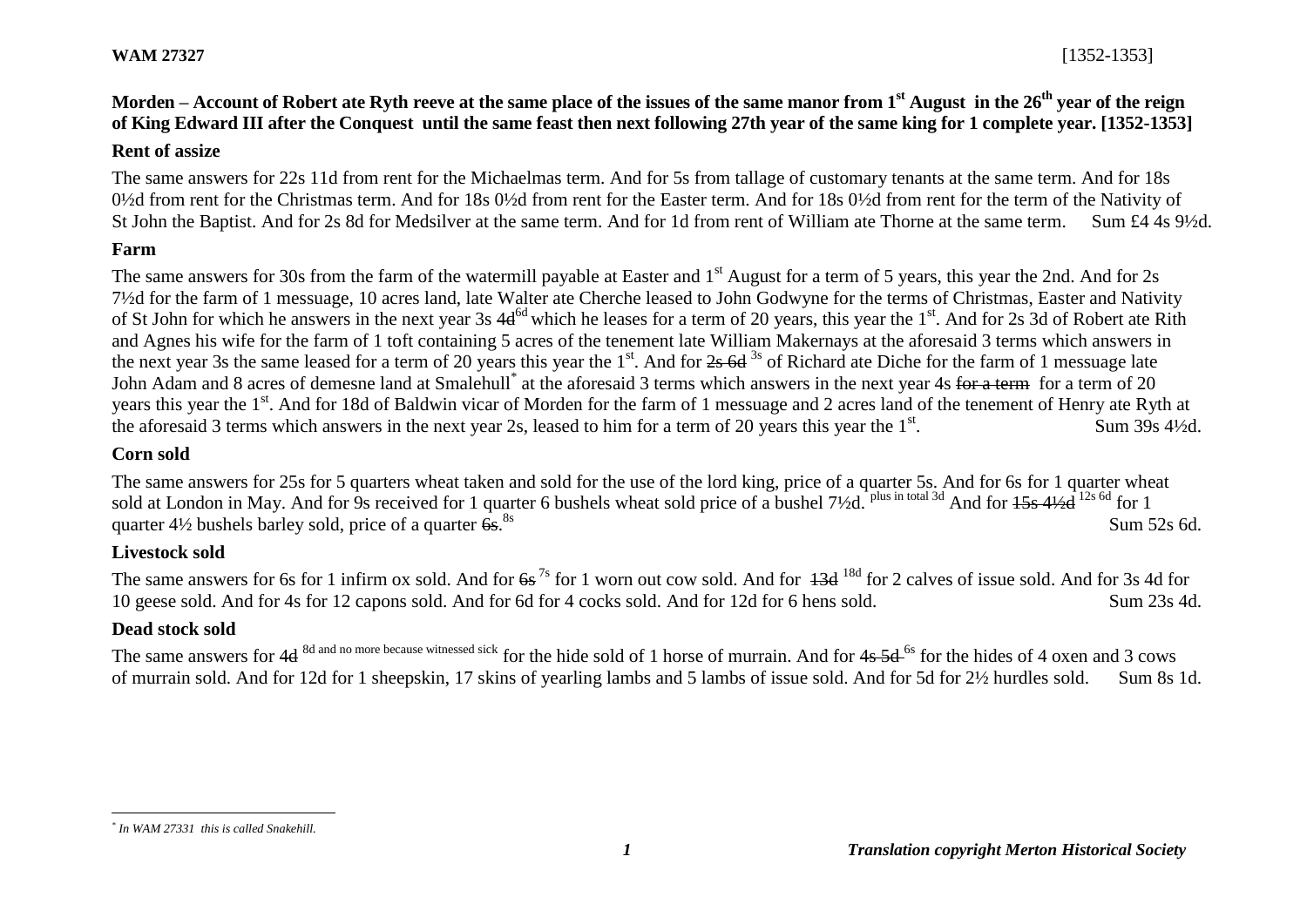#### **Sale of labour services**

The same answers for 11¼d for 22½ dung-carrying services sold, price of a work ½d. And for 3s for 36 harvest boonworks sold with food and drink of the lord, price of a boonwork 1d, of which 21 boonworks of the lord of Codyngtone and 15 boonworks for the tenement of Fynel. And for 6d for 6 dry boonworks sold of the same of which of the lord of Codyntone 4 and for the tenement of Fynel 2. Sum 4s 7¼d.<sup>†</sup>

#### **Issues of the manor**

The same answers for 6s for the farm of 12 hens for the year. And for 8s for the agistment of 8 cows between 1<sup>st</sup> May and Michaelmas. And for 5s 4d for the agistment of 8 bullocks for the same time. And for 2s for the pasture of Neuwburygardyn. And for 6d for the pasture of 1½ acres land sold to Thomas Carpenter  $1^{1 \text{ acre}}$  and Ralph ate Rithe. <sup>1/2 acre</sup> Sum 21s 10d.

# **Profits of the Court**

The same answers for 6s 3d for the Court held  $15^{th}$  September. And for 4s 4d for the Court held  $4^{th}$  March. And for 9s 6d  $8^{8.5d}$  for the Court held  $23^{rd}$  April.  $23<sup>rd</sup>$  April. Sum 19s.

#### **Sold at the Audit**

The same answers for 25s 3<sup>1/2</sup>d for various things sold at the audit. Sum 25s 3<sup>1/2</sup>d. Sum Total Receipts: £13 18s 93⁄4d.<sup>‡</sup>

l *†† This should be 4s 5¼d.* 

*<sup>‡</sup> There is an erased entry on the next line.*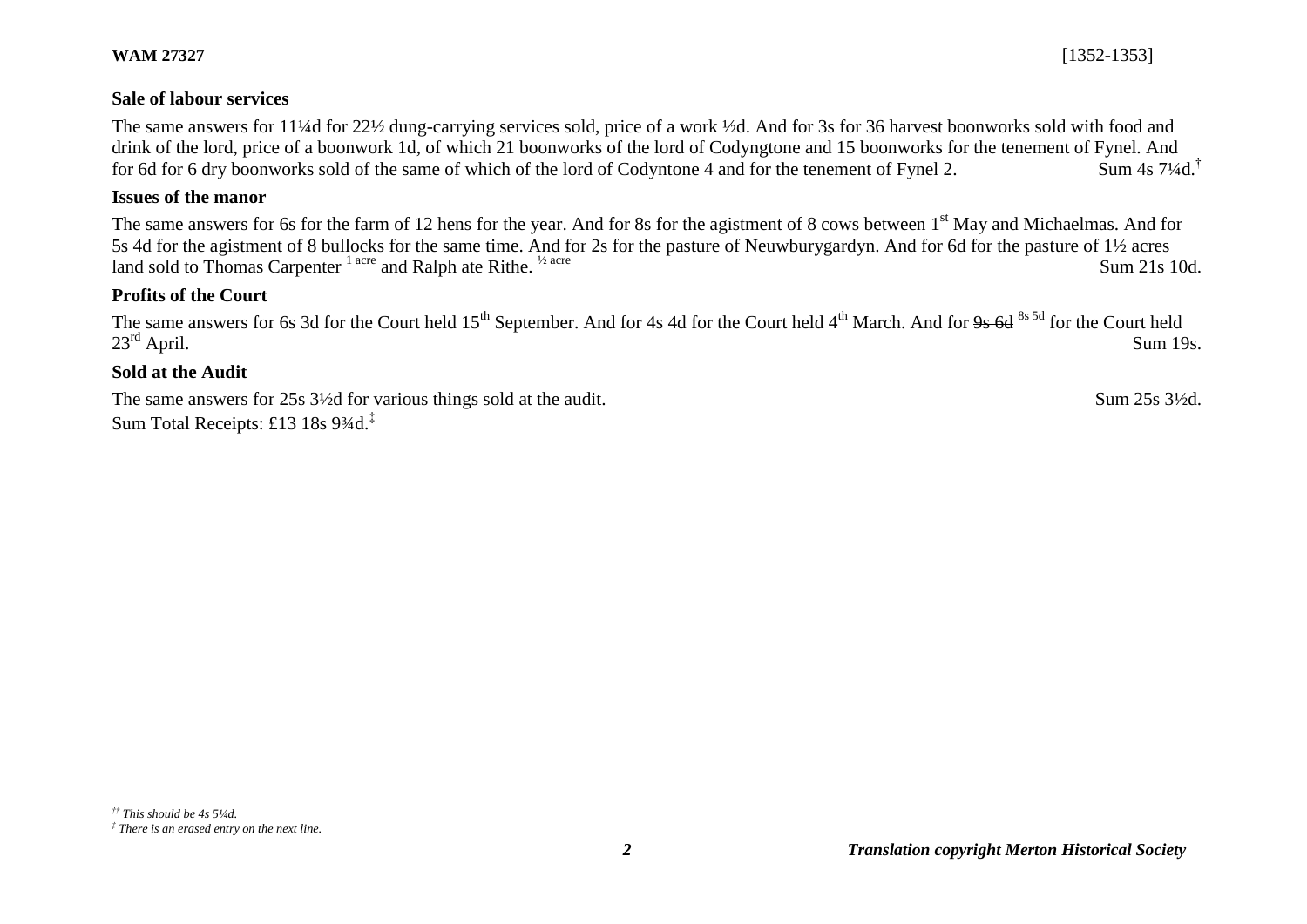### **EXPENSES**

#### **Excess**

Also he accounts in excess for the last account for the preceding year 32s 0¼d. Sum 32s 0¼d.

## **Rent paid and decayed rent**

The same accounts for payment to Bartholomew de Kenewardesle for land at Gyllynhulde for the year 4s. In default of rent for land formerly Robert Fabian for the year because in the lord's hand 2s 4d. In default of rent of Robert ate Rith reeve for his office for the year 2s. And the same for his tallage at Michaelmas 6<sup>3</sup>/<sub>8</sub>d. And the same for medsilver 2d. In default of rent for the tenement late William Magurnays serf because in the lord's hand for the year at the four terms 3s. Also the same for medsilver at the feast of the Nativity of St John the Baptist 4d. And the same for tallage 6<sup>3</sup>/<sub>8</sub>d at Michaelmas. In allowance for the tenement of William Rose <sup>Jose</sup> for the year 2s. And the same for medsilver 2d. And the same for tallage 4¼d. And the same for 1 cottage 1d. In rent allowance for John Adam for the year 2s. And for medsilver 2d. And for tallage for the same 4¼d. In rent allowance for Henry ate Ryth for the year 12d. And for medsilver 2d. And for tallage for the same 2⅛d. In rent allowance for Christine ate Rith because in the lord's hand at Michaelmas ½d. Also in default of rent for the tenement late Walter le Gras which the lord of Cudynton now holds for rent for the year 8s. Also the same for medsilver ½d. Also the same for the tenement of Walter Snel for the year 3s 6d. And for medsilver ½d. Also for 2 cocks 3d. And for 4 hens 8d. And for 26 boonworks 2s 2d. In allowance for the tenement of Robert fitz Neel that lord Giles Brian knight now holds for the year 11s. And for medsilver 1d. Also for 1 cock 1½d. And for 1 hen 2d. And for 15 boonworks  $15d$  Sum  $19s$   $4\frac{5}{6}$  % $d$ .

### **Costs of ploughs**

Also in iron bought for the year <del>6s</del>.<sup>5s</sup> In 4 sheaves steel bought <del>3s 4d</del>.<sup>2s 4d</sup> In working the said iron and steel <del>9s 8d</del>.<sup>7s 4d</sup> In 3 plough feet bought 18d. In 1 ploughshare bought 22d. In 2 ploughs bought 3s. <sup>2d</sup> In 4 ox-yokes bought 10d. In timber bought for plough frames 6d. In fitting 2 plough frames 8d. In shoeing 2 draught horses upon front feet for the year 8d. In 2 iron bindings bought for binding the third plough 4d. Sum 24s 2d.

# **Costs of carts**

Also in 12 clouts bought 2s 6d. In 100 cloutnails bought 3d. In grease bought for greasing carts for the year 8d. In 1 pair wheels bought 5s. In fitting 2 carts with axles bought 12d. In white-tawed leather bought 6d. In shoeing 2 cart horses for the year 4s. because the same in the lord's hand. In 1 rein for a halter and 1 halter with kibbles/bits [*keveseles*], chains [*caten'*] and rings bought 6d. Sum 14s 5d.

# **Costs of the mill**

 $\overline{a}$ 

Also in placing 1 post in the mill and other defects 6d. In 6 men hired for 1 day for stopping up and making the mill pond [*stagnum*], besides labour services 18d each of them 3d. In 10 boards for the bay [*le Elyng'*]<sup>§</sup> for the mill-sluice [*exclus'*] 3s 4d. Sum 5s 4d.

*<sup>§</sup> "Possibly related to eyling, a building term meaning aisle, wing, lean-to or bay – see OED" Dr M Page April 2006*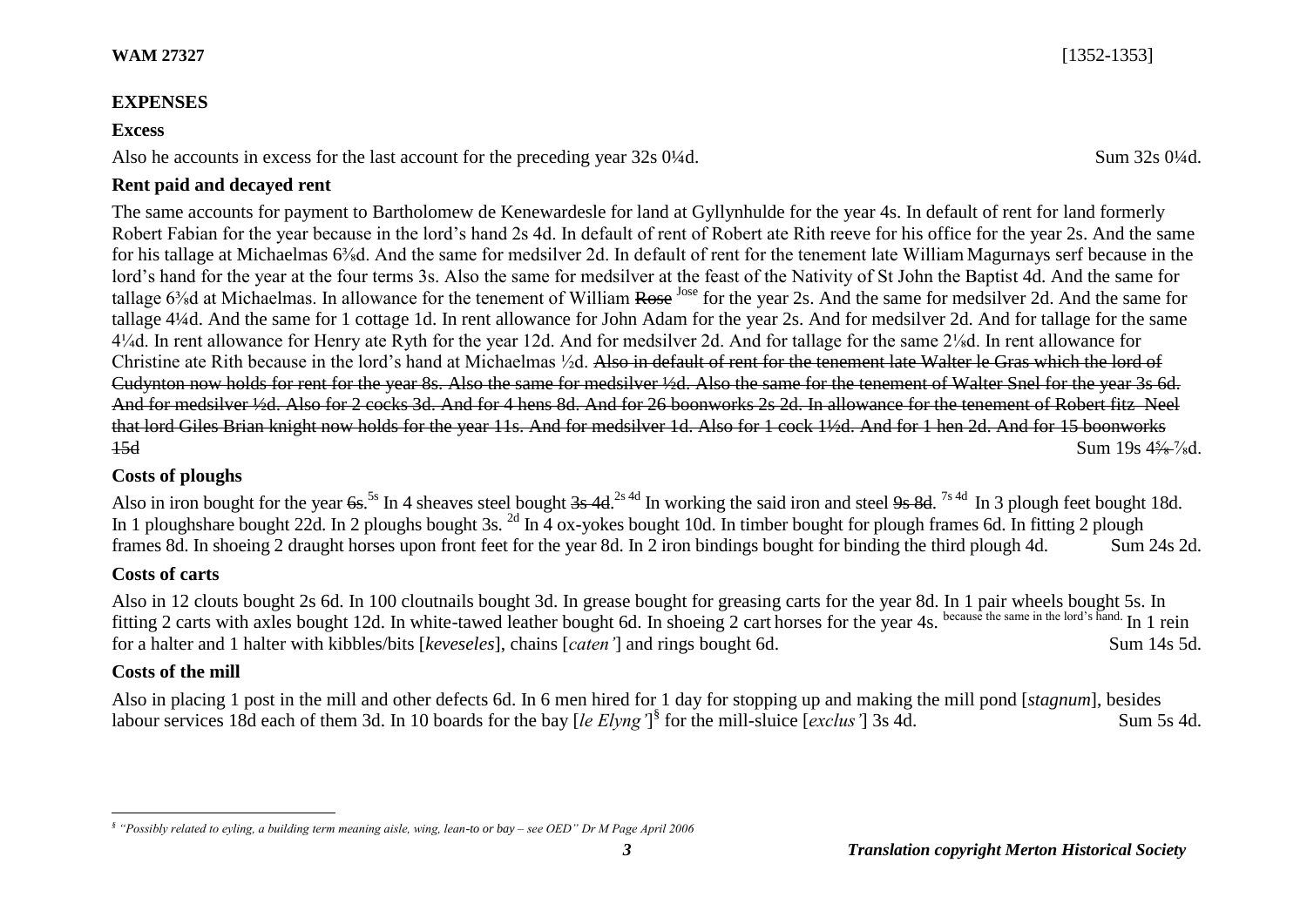Also in stipend of 1 carpenter for 4 days for placing 1 post and 2 braces upon the said cart house, mending walls of the lesser barn and making the manor gate of bars 16d, taking per day 4d. In stipend of 1 roofer for 4 days roofing over the cowshed 2s, taking per day 6d. In 1 hook bought for the stable door 3d. In 200 laths bought for the cowshed 10d. In 400 lathnails bought 8d. Sum 5s 1d.

### **Costs of the fold**

Also 4 gallons of tarpitch bought  $2s$ .<sup>20d</sup> In 4 gallons grease bought for mixing the same  $3s$  8d,  $3s$  4d price of a gallon  $11d$ .<sup>10d</sup> In washing and shearing 168 sheep nothing this year because by customary tenants. In customary payment to customary tenants for the same 18½d as the reeve

said. In milk bought for nurturing lambs 3d. In 4 hurdles bought 11d, price of each 2¾d. In washing and shearing lambs of issue 20d. per 8.<sup>1d</sup> In red ochre [*Redynge*] nothing because [provided] by shepherd. Sum 9s 4½d.

# **Petty necessities**

Also in 2 bushels of salt bought  $2s$ . <sup>17d</sup> In making  $2<sup>1</sup>$  quarter oats into meal  $8d$ . <sup>4d</sup> In making and drying 2 quarters barley malt 12d. In food and oblations for 7 servants on Christmas day and Easter 2s 4d. In 1 fork with 3 iron teeth bought 9d. In 1 iron spade [*vanga*] bought 6d. In 1 shovel [*tribula*] with iron bought 5d. In 1 new harrow bought 16d. Sum 8s 1d.

# **Corn bought**

Also in 2 quarters 6 bushels small oats [*aven minut'*] bought for fodder 7s 4d, price of a quarter 2s 8d. In 3 quarters 4 bushels servants' maslin bought 14s, price of a quarter 4s. In 3 quarters 3½ pecks servants' maslin bought 10s 4d, price of a quarter 40d. Sum 31s 8d.

# **Livestock bought**

Also in 1 cart horse bought in May 16s 6d. In 12 chicks bought for making capons 18d. Sum 18s. Sum 18s.

# **Threshing and winnowing**

Also in threshing 37 quarters 7 bushels wheat, 2 quarters peas 13s 3½d, per quarter 4d. In threshing 26 quarters barley, 7 quarters dredge 24 quarters oats 14s 3d, per quarter 3d. In winnowing half the aforesaid corn, viz 53 quarters 3½ bushels, <sup>48 quarters 3½ bushels</sup> 2s 2¾d,<sup>2s 0¼d</sup> per quarter  $\frac{1}{2}$ d. Sum 29s 6<sup>1</sup>/4d.<sup>\*\*</sup>

# **Hoeing and Mowing**

Also in hoeing corn nothing here because by labour services as overleaf. In mowing 5 acres meadow 3s 4d, per acre 8d, viz in Le Heyelond 1½ acres; in Neweberimed 1 acre. Also for meadow of servile [*nativ'*] tenements, viz for the tenement of John Adam 1 acre, for the tenement of William Makernays 1 acre. Also for 3 villein strips of meadow [*capit' in bondag'*] ½ acre. In tedding turning and lifting the said hay [*herbag'*] besides [*preter*] customary help 15d, per acre 3d. Sum 4s 7d.

 $\overline{a}$ *\*\* This should be 29s 6¾d.*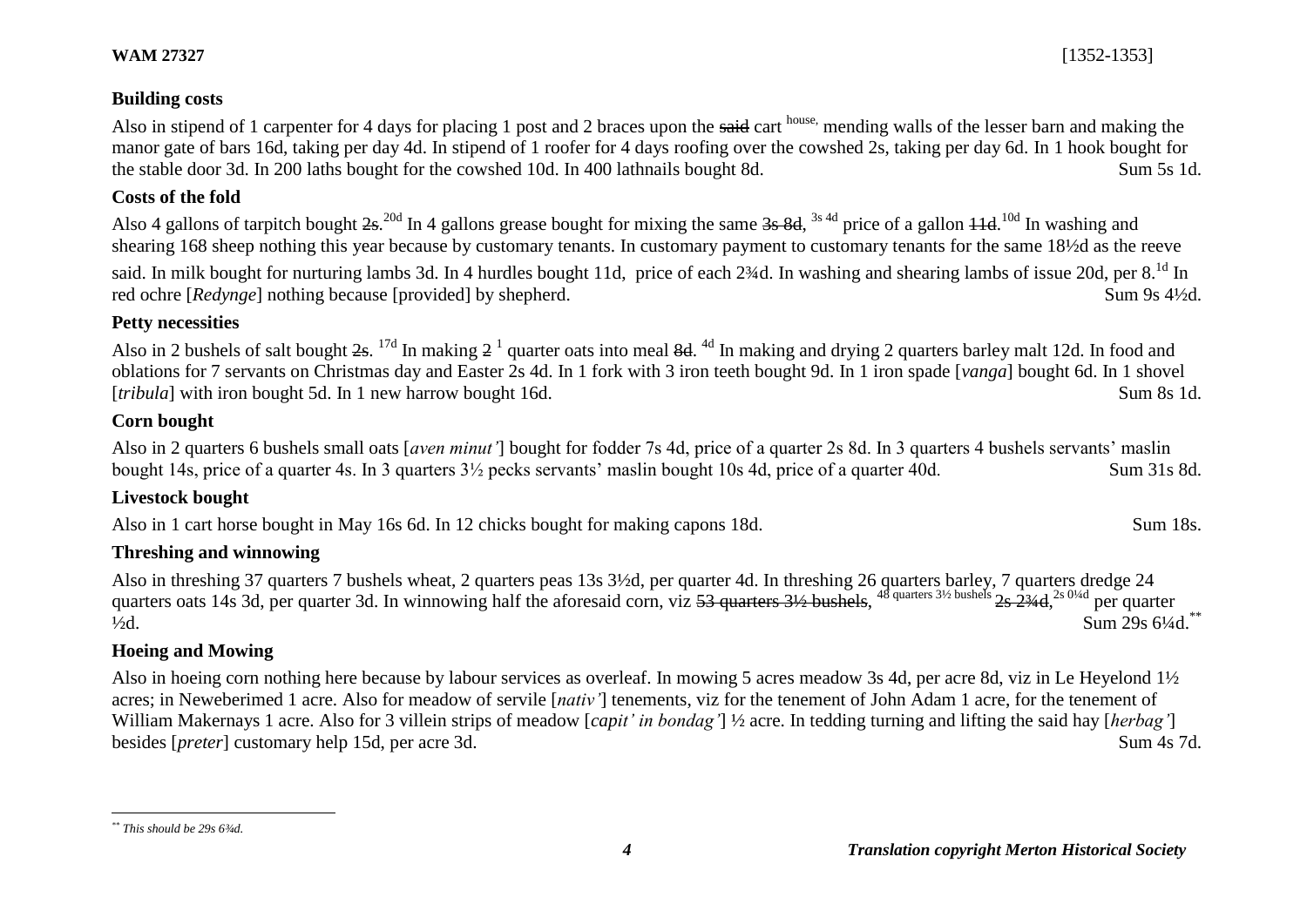## **Harvest costs**

Also in reaping and binding 52½ acres of every kind of corn by piecework 43s 9d, for each acre 10d. In expenses of 79 men both free and servile at 3 boonworks as though for 1 day together with expenses of 1 man over them with the rod to superintend reapers who reaped this year 26½ acres wheat and oats, 6s 8d, each of them at noon and at supper 2 loaves, price 1d; in ale bought for the same 3s 4d, each of them ½d; in meat and fish bought for the same 5s, to each of them <sup>3/</sup>4d. In expenses of 13 men reaping and binding at 2 dry boonworks, who reaped this year 4<sup>1/2</sup> acres 13d, each of them in bread and *companagium* 1d. In 2 lb of candles bought 4d. In stipend of 1 reap-reeve in harvest 3s. And in stipend of 1 stacker nothing because from the Rectory [*de r'tor*].†† In expenses of the reeve and reap-reeve in harvest beyond their fixed [*certa*] livery 18d. In servants' expenses for their 'harvest goose' at the end of [*in fine*] harvest 18d. Sum 66s 2d.

## **Stipends**

l

Also in stipend of 1 carter, 3 servant ploughmen and a shepherd for the year 30s, to each of them between Nativity of St John the Baptist and Michaelmas 3s.<sup>‡‡</sup> In stipend of 1 housemaid making servants' pottage and winnowing half of all corn of the demesne for the year 18d. In stipend of 1 lad keeping plough beasts between 1<sup>st</sup> August and Michaelmas both for corn and for stipend, because no corn accounted issued for the same, 2s 6d because servant ploughmen were occupied around harvest-time. In stipend of 1 oxherd from  $11<sup>th</sup>$  December until  $1<sup>st</sup>$  August 12d – at Easter 6d and at  $1<sup>st</sup>$  August 6d. In stipend of 1 lad keeping lambs of issue for 6 weeks in summer 3d. In stipend of 1 lad keeping rooks from sown corn 3d. Sum 35s 6d.

## **Foreign Expenses**

Also in cash given to the queen's poulterer for not taking poultry at the same place 6d. Also given to the groom of Robert de Same purveyor of the lord prince for not taking straw in the manor 6d and 2 bushels dredge as overleaf. In expenses of various purveyors of the lord king, the queen and the princes for their comings for the year 3s 4d. In expenses of 1 man with 1 cart and 3 horses driving the cart for carrying 4 quarters barley as far as Lambeth for a boonwork 4d. In carrying 20 quarters wheat and barley beyond the water of Lambeth as far as the mill of Westminster, besides 13 quarters corn carried by carrying service, together with the man bringing them back  $2s$  6d,  $^{20d}$  for each quarter and the man bringing them back 1½d.<sup>1d</sup> In expenses of 2 men for driving 6 cows and 1 heifer as far as Greenford in May 2d. In pontage/bridge-toll for the bridge at Kingston for the passage there of 3 quarters mixstillio coming from Halliford in carts 4d. In expenses of Bartholomew de Kenewardesleye, Ralph de Herc', Nicholas Caru with grooms and horses at 1 breakfast so that they might be friendly in giving judgement 2s 6d. Sum 9s 4d.

# **Expenses of Bailiff and Steward**

Also in expenses of brother R M'stone bailiff coming there for superintending and regulating the state of the manor 2s 3d by 1 tally. Also in expenses of John Andicote the steward at Courts held for the year 2s. Sum 4s 3d.

*<sup>††</sup> The Rectory account (WAM 27328) covers the cost of the stacker, who handled the produce for both the Rectory and the Manor.*

*<sup>‡‡</sup> Other accounts explain that the stipends were 1s a head for three terms and 3s a head between June and September. Thus 5 servants at 6s each a year cost 30s.*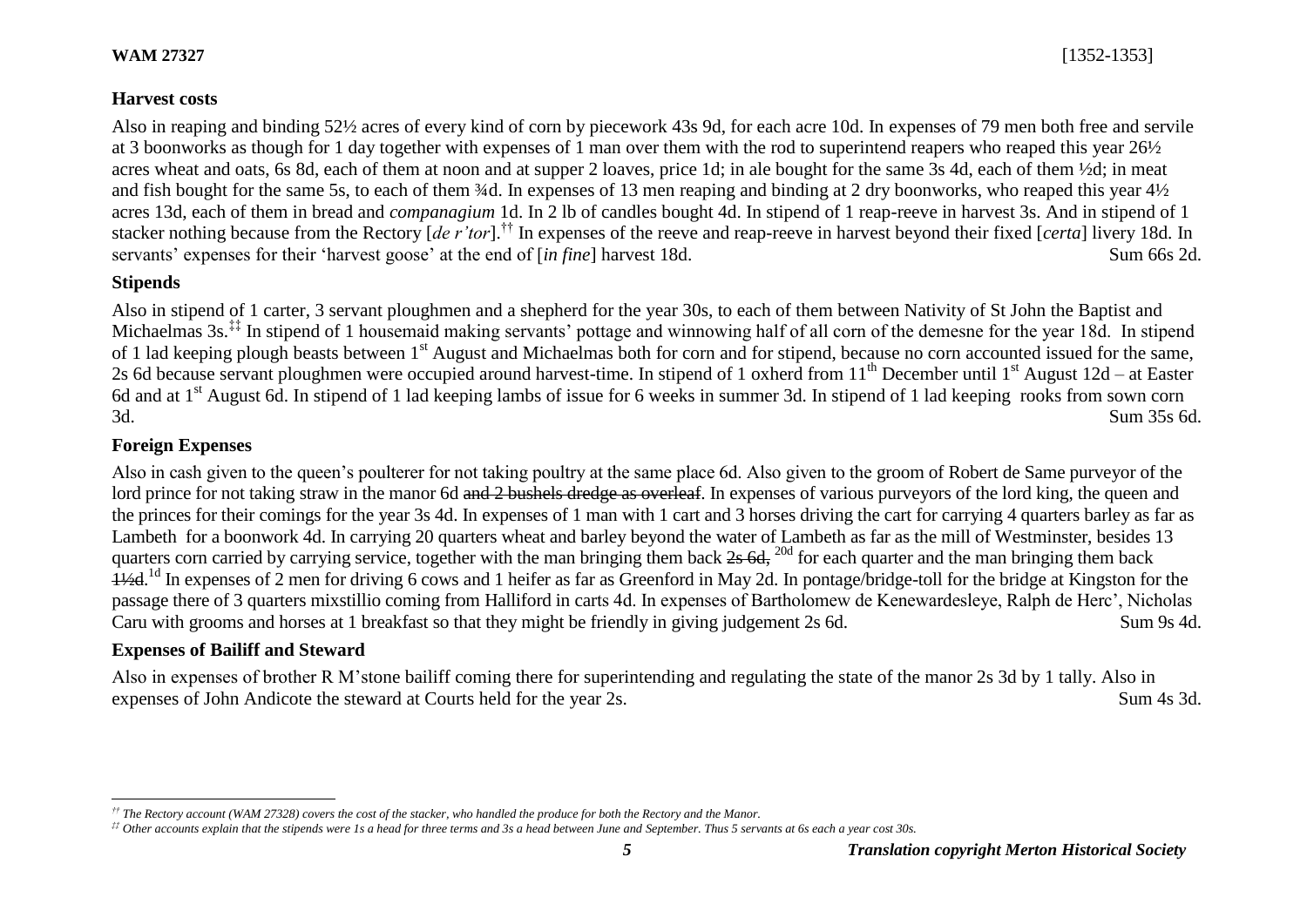**WAM 27327** [1352-1353]

#### **Respites**

Also allowance for the tenement late Geoffrey le Gras which the lord of Cuddington now holds, for the year 8s. And for medsilver for the same ½d. Also the same for the tenement of Walter Snel for the year 3s 6d. And for medsilver ½d. And for 2 cocks 3d. And for 4 hens 8d. Also in respite for rent and services of Giles Bryan knight for the tenement of Master William de Framelwerth, viz 11s for rent, 1d for medsilver, 1½d for 1 cock, and 2d for 1 hen.

**Sum of all expenses £15 16s 10⅞d.**

**And so he exceeds 38s 1⅛d. And so there is respited to the same 75s 7¼d.**

#### **DORSE**

#### **Morden Issues of the grange at the same place by struck measure besides the heaped eighth bushel 27th year – Robert ate Rith reeve Wheat** 3½-fold minus 1 quarter 4 bushels The same answers for 37 quarters 7 bushel received of the total issue of the grange at the same place by struck measure besides the heaped eighth bushel threshed by piecework by 1 tally against John le Clerk granger, of which 4 quarters curall. And for 1 quarter 1½ bushels of increment of the heaped eighth bushel. And for 5 quarters 1 bushel 1 peck received from the Rectory. And for 1 quarter 7 bushels received of issue in harvest by 1 tally. Sum 44 quarters 1 bushel 3 pecks.<sup>46 quarters 3 pecks</sup> 4s 9d Of which in sowing over 54 acres land 14 quarters 2 bushels, over the acre 2 bushels 1 peck, minus in total 7½ bushels, viz in Southbereworth 15 acres 20 perches, and no more because 8½ acres sown with barley, in Rotfurlang 11 acres and no more because 8 acres lie uncultivated. In Northshott 18½ acres and no more because 5½ acres which was being sown the previous year with dredge was fallow after harvest and the same now lies sown. In Duranntesfeld 9 acres 1½ roods. In customary payment to Robert ate Rith reeve between 1<sup>st</sup> August and Michaelmas 1 quarter. In maslin for servants' livery as below 16 quarters 2 bushels wheat. In livery of 1 reapreeve in harvest for 4 weeks 4 bushels wheat.<sup>this year because he returned</sup> to enter the Rectory at his own cost In livery to brother John le Clerk granger both for the Rectory and the manor and at other manors of the Convent for his coming 2 quarters by 1 tally. Also given to John Kenyngtone avener for the Queen 2 bushels. Also John Faukener 1 bushel. Also given to William Kyngestone poulterer of the lord King 1 bushel. Also given to John grazier of the lord Prince 1 bushel. Also given Walter le cariour for not taking carriage service to Windsor 1 bushel. Also taken and sold for the King's use 5 quarters. Also given for the same purpose in gain  $5$  bushels.<sup>1 bushel 1 peck</sup> In sale as within 2 quarters 6 bushels. Also given to the same for heaped measure 3 pecks. In sale at the audit 5 bushels 3 pecks. Sum 43 quarter 1 bushel 3 pecks. And there remain 2 quarters 7 bushels wheat. **Mixstillio and Rye** The same answers for 3 quarter mixstillio received of John Crondone *serviens* of Halliford by 1 tally. And for 4 quarters rye received of Robert Broun *serviens* of Battersea by 1 tally. And for 1 quarter 6 bushels 2½ pecks received from himself for for [sic] the Rectory. Sum 8 quarters 6 bushels 2½ pecks. Of which in maslin for servants' livery as below 8 quarters 6 bushels 2½ pecks. Sum as above. And none remains.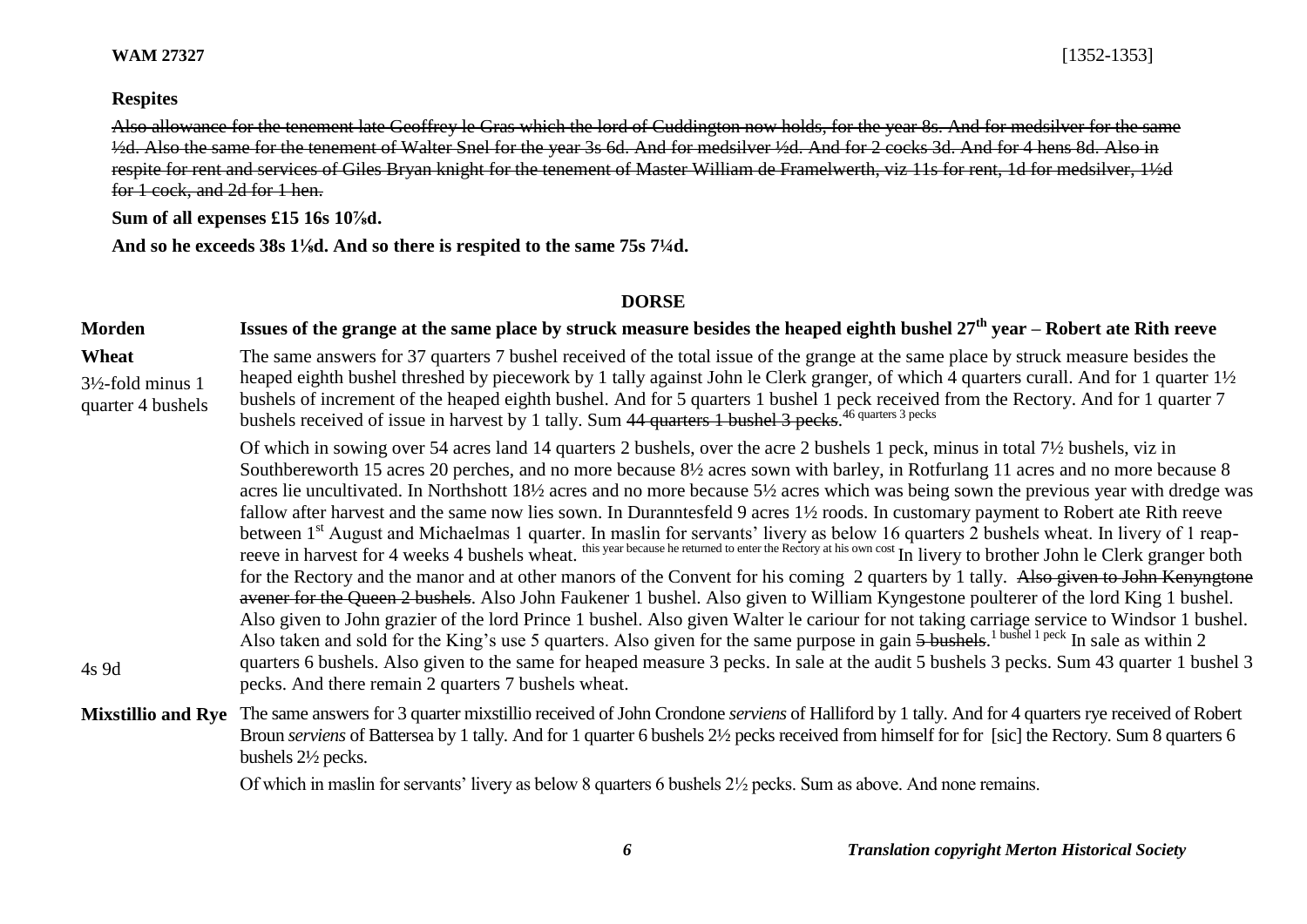l

| <b>Beans, Peas and</b><br><b>Vetches</b>                    | The same answers for 2 quarters beans and peas, of which $3\frac{1}{2}$ bushels beans, of total issue of the grange at the same place by the<br>aforesaid measure threshed by piecework by 1 tally against the said John. And for 2 pecks of increment of the heaped eighth bushel. Sum<br>2 quarters $0\frac{1}{2}$ bushel.                                                                                                                                                                                                                                                                                                                                                                                                                                                                                                   |
|-------------------------------------------------------------|--------------------------------------------------------------------------------------------------------------------------------------------------------------------------------------------------------------------------------------------------------------------------------------------------------------------------------------------------------------------------------------------------------------------------------------------------------------------------------------------------------------------------------------------------------------------------------------------------------------------------------------------------------------------------------------------------------------------------------------------------------------------------------------------------------------------------------|
|                                                             | Of which in sowing over 1 acre land in Dedemansfurlang $3\frac{1}{2}$ bushels beans. Also in sowing over $6\frac{1}{2}$ acres land 1 quarter 5 bushels peas,<br>over the acre 2 bushels, minus in total 1 bushel §§ viz in Dedemanturlang 4½ acres; in Newebericroft 2 acres. Sum as above. And none remains.                                                                                                                                                                                                                                                                                                                                                                                                                                                                                                                  |
| <b>Barley</b><br>4-fold minus 2<br>quarters 2 bushels<br>3s | The same answers for 26 quarters barley of total issue of the grange at the same place by the aforesaid measure, threshed by piecework<br>by 1 tally against the said John. And for 6½ bushels of increment of the heaped eighth bushel. Sum 26 quarters 6½ bushels.<br>Of which in sowing over 15 acres 3 <sup>1</sup> / <sub>2</sub> roods land, <del>8 quarters 2 bushels</del> , <sup>7 quarters 7 bushels over the acre 4 bushels plus in total 2<sup>1</sup>/<sub>2</sub> bushels, viz</sup><br>at Southbereworth as appears under the heading Wheat 8½ acres. In Northbereworth 7 acres 1½ roods. Delivered to brother Richard de<br>Colchester keeper of the granary of Westminster 17 quarters by 1 tally. In sale as within 1 quarter 4½ bushels. In sale at the audit 3<br>bushels. Sum as above. And none remains. |
| <b>Dredge</b><br>3-fold minus 1<br>quarter 1 peck           | The same answers for 7 quarters dredge of total issue of the grange at the same place by the aforesaid measure threshed by piecework by<br>1 tally against the said John. And for 1 bushel 3 pecks of increment of the same. Sum 7 quarters 1 bushel 3 pecks.<br>Of which in sowing over 7 <sup>1</sup> / <sub>2</sub> acres land in Newebericroft and no more because 2 acres with peas 4 quarters over the acre 4 bushels plus<br>in total 2 bushels, besides 5½ acres land which were sown the previous year with dredge and the same now after fallow lies sown.<br>Delivered to oats as below for sending as far as Westminster 3 quarters 1 bushel 3 pecks. Sum as above. And none remains.                                                                                                                              |

*<sup>§§</sup> 1 quarter 5 bushels is 13 bushels, which, at 2 bushels an acre, would be 6½ acres. There was therefore no need to deduct1 bushel in total.*

*<sup>\*\*\*</sup> These 5½ acres were in Northshott, and were now sown with wheat – see Wheat above.*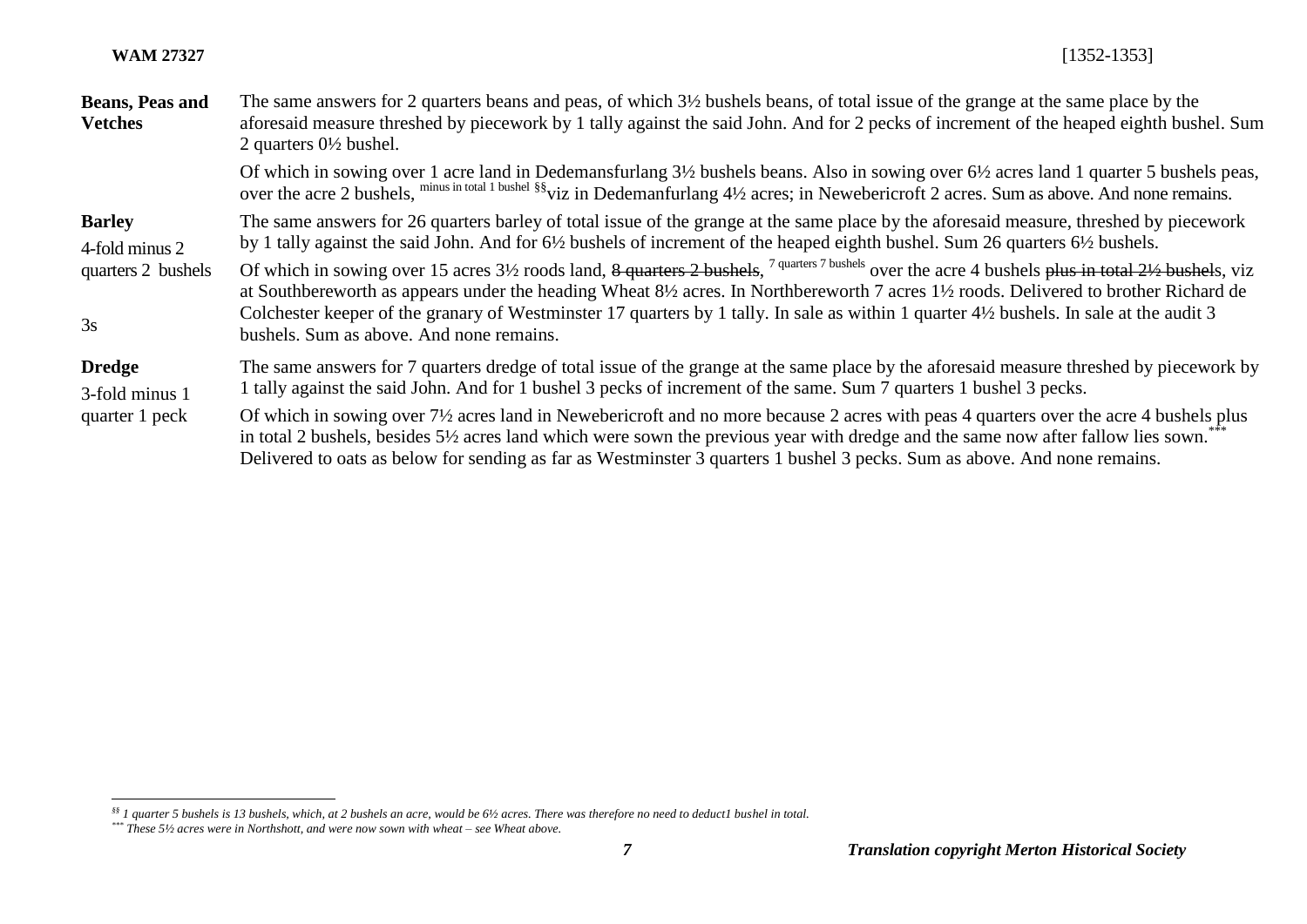#### **Oats**

2½-fold minus 1 quarter 2 bushels The same answers for 24 quarters oats of total issue of the grange at the same place by the aforesaid measure, threshed by piecework by 1 tally against the said John. And for 6 bushels of increment of the heaped eighth bushel. And for a quarter 4 bushels of the same issue by estimation in sheaves. And for 3 quarters 1 bushel 3 pecks received of dredge as above for sending to Westminster. And for 4 quarters 4 bushels 1 peck received from the Rectory. And for 2 quarters 6 bushels small oats of purchase. Sum 36 quarters 6 bushels.

Of which in sowing over 36 acres 1 rood land 18 quarters, over the acre 4 bushels minus in total 1 bushel, viz in Thystelecroft 22 acres; in Dedemanfurlang 6 acres 1 rood and no more because 5½ acres with beans and peas and no more because 2 acres lie uncultivated; in Longelond 8 acres and no more because 13 acres lie uncultivated. In making meal for servants' pottage for the year 2 quarters.<sup>1 quarter</sup> In fodder for 2 carthorses when needed viz at the sowing wheat for 30 nights and at the sowing of oats and barley for 41 nights 2 quarters 1 bushel 3 pecks,<sup>1 quarter</sup> per night 1 peck and no more here this year because of shortage of oats. In fodder for 3 draught horses at the aforesaid 2 sowing seasons this year 1 quarter 4 bushels, and no more this year as aforesaid. In fodder for 16 oxen, by estimation in sheaves at the aforesaid season 1 quarter 4 bushels <sup>4 bushels</sup> this year and no more as aforesaid. In expenses of breeding geese while laying, and expenses of goslings in summer 2 bushels. Also given to the valet of Robin Robert de Same purveyor of the lord Prince 2 bushels. Also taken for the use of the Queen as far as Windsor 1 quarter. Also delivered to brother R de Colchester keeper of the granary at Westminster 5 quarters oats by 1 tally. In fodder for the horses of various purveyors of the King, Queen and Prince 6 bushels.<sup>4 bushels</sup> Also delivered to brother R M'stone bailiff of Westminster 3 quarters by 1 tally. In fodder for the horse of R M'stone ailiff of Westminster 1 bushel by 1 tally. In fodder for the horse of J Andicote the steward at courts held 1 bushel. Also delivered to William Lorchonn reeve of Teddington 1 quarter by 1 tally. In sale at the audit 4 quarters 7 bushels. Sum as above. And none remains.

**Farm** For farm of the mill nothing because in cash as within.

**Malt** The same answers for 1 quarter 4 bushels dredge malt from the remaining. Sum 1 quarter 4 bushels. Of which delivered to the Rectory 1 quarter 4 bushels dredge malt. Sum as above. And none remains.

**Maslin for servants** The same answers for 16 quarters 2 bushels wheat, 8 quarters 6 bushels 2½ pecks mixstillio received of corn as above. And for 6 quarters 4 bushels 3½ pecks of servants' maslin of purchase. Sum 31 quarters 5½ bushels.

> Of which in livery of 1 carter, 3 servant ploughmen and 1 shepherd for the whole year 26 quarters, each of them taking a quarter for 10 weeks. In livery of 1 housemaid making servants' pottage, keeping poultry and winnowing half of all the corn for the year except 8 weeks in harvest during which time she will have nothing, 2 quarters 6 bushels, taking a quarter for 16 weeks. In livery of 1 lad keeping cows coming from Greenford and other animals agisted in summer from 11<sup>th</sup> December until 1<sup>st</sup> August for 33 weeks, 2 quarters  $\frac{1}{2}$ bushel, taking per week  $\frac{1}{2}$  bushel. In livery of 1 lad keeping rooks and doves from the barley, peas and oats sown, for  $6^4$  weeks 3 bushels.<sup>2 bushels</sup> In gratuity given to the shepherd for his lad at lambing time 1 bushel. In livery of 1 lad keeping lambs of issue and lambs coming from Battersea and Teddington in May and June for 6 weeks 3 bushels. In sale at the audit 1 bushel. Sum as above. And none remains.

13s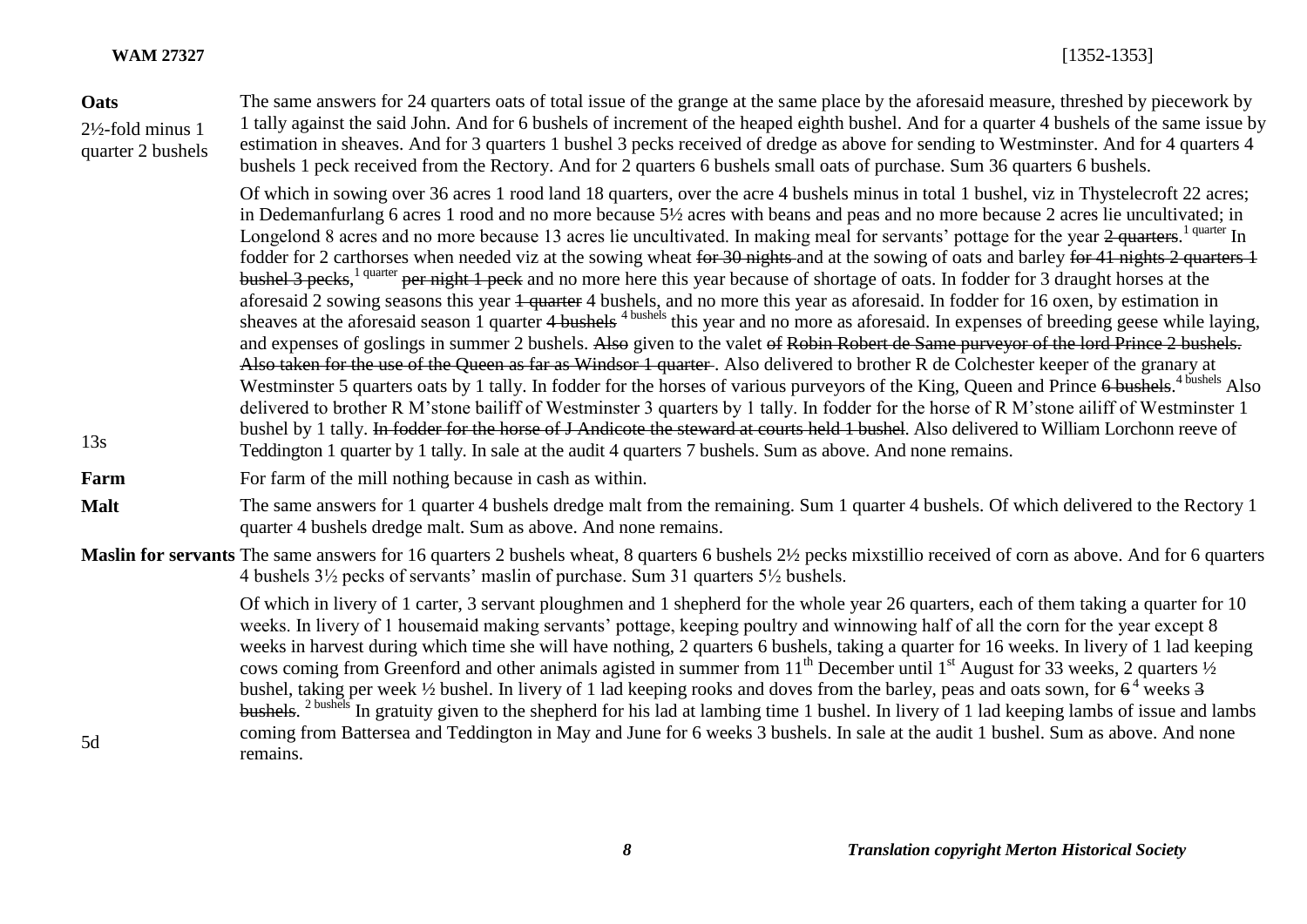### **LIVESTOCK ACCOUNT**

**Carthorses** The same answers for 2 carthorses from the remaining. And for 1 old carthorse received from Richard ate Delle reeve of Aldenham. Note: the same exchanged of price 20s in place of 1 price 16d at Hendon in April therefore not charged. And for 1 horse of purchase in May. Sum 4. Of which in murrain in April 1 horse. Also stolen in May 1 horse. Sum 2. And there remain 2 carthorses, of which 1 old and of little value. **Draught horses** The same answers for 2 female draught horses from the remaining. And for 1 draught horse arising etc added the previous year from strays.<sup>†††</sup> And for 1 draught horse arising in place of 1 carthorse stolen as above. Sum 4. And there remain 4 draught horses, of which 3 females, of which 2 weak females. **Colts** The same answers for 1 female colt aged 2 years of the remaining. And added to draught horses. And none remain. **Oxen** The same answers for 16 oxen from the remaining. And for 6 oxen, of which 1 a steer, received from William ate Shamele reeve of Greenford in December. Sum 22. Of which in sale because infirm in August 1. In murrain in February and March 4 oxen. Sum 5. And there remain 17 oxen. **Cows** The same answers for 1 weak cow received of E de Sklattone *serviens* of Paddington [*Padyngtone*] in August. And for 12 cows received from William ate Shamele reeve of Greenford before calving. Sum 13. Of which delivered to William ate Shamele reeve of Greenford  $3<sup>rd</sup>$  May 7 cows by 1 tally, of which 2 after calving and 5 before calving of which 3 sterile. In sale in August 1 cow coming from Battersea. <sup>Padyngton</sup> In murrain before calving in February and April 3 cows. Sum 11. And there remain 2 cows <sup>dry</sup> and sterile. **Heifers** The same answers for 1 heifer arising from heriot of Is' Le Boutes. And delivered to William ate Shamele reeve of G. And none remain. **Calves** The same answers for 2 calves of issue of cows as above. And sold as within. And none remains. **Ewes** The same answers for 38 ewes from the remaining. And for 1 ewe arising as heriot after lambing and before shearing. Sum 39. Of which in murrain in August before lambing and shearing 1. Sum 1. And there remain 38 ewes. **Hoggets** The same answers for 33 hoggets added from lambs, of which 3 male. Sum 33. And there remain 30 hoggets and 3 rams. **Gimmers** The same answers for 37 gimmers added from lambs. Sum 37. And there remain 37 gimmers. Lambs The same answers for 87 lambs from the remaining. And for 35 of issue and no more because 2 sterile. And for 26 lambs of issue received from William Lorchonn reeve of Teddington in May by 1 tally. And for 35 lambs of issue received from Robert Broun *serviens* of Battersea in May by 1 tally. And for 33 lambs of issue received from John Clobbe *serviens* of Moulsham in June by 1 tally. And for 44 lambs of issue received from Adam le Clerk *serviens* of Feering in June by 1 tally. Sum 260. Of which in murrain in August of weaning lambs 17. In adding to hoggets 33 of which 3 male. In adding to gimmers 37. Also in murrain before weaning 5 lambs. Also given to the shepherd 1. In tithes 3. Sum 96. And there remain 164 lambs.

 $\overline{a}$ *††† The previous account states that the stray had died of murrain!*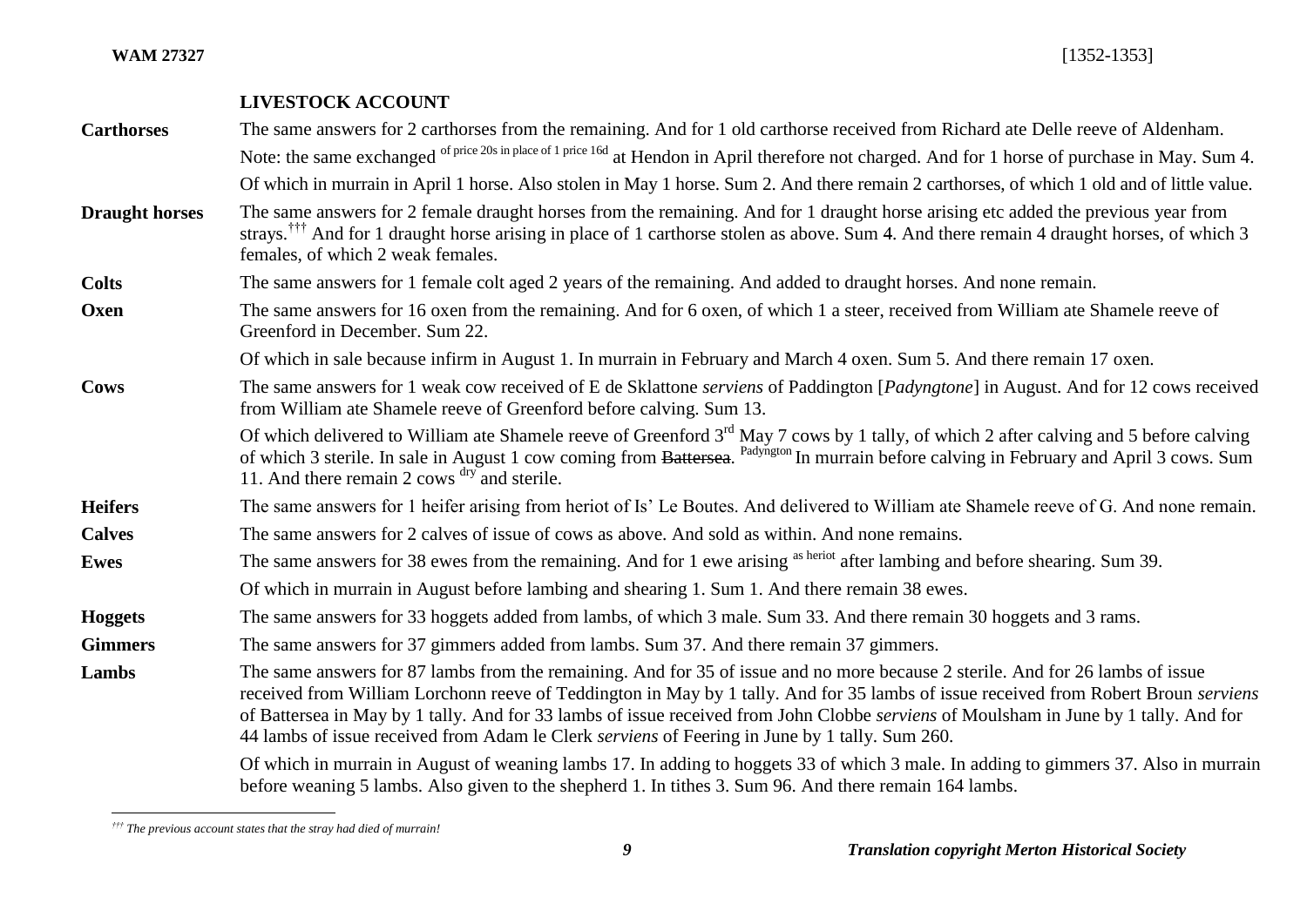**WAM 27327** [1352-1353]

| <b>Sows</b>                        | The same answers for 1 sow and 5 piglets of issue received from William Lorchonn reeve of Teddington in December by 1 tally. And<br>delivered to Robert Broun serviens of Battersea in January 1 sow by 1 tally. And none remains.                                                                                                                                                                                                                                                                                             |
|------------------------------------|--------------------------------------------------------------------------------------------------------------------------------------------------------------------------------------------------------------------------------------------------------------------------------------------------------------------------------------------------------------------------------------------------------------------------------------------------------------------------------------------------------------------------------|
| <b>Piglets</b>                     | The same answers for 5 suckling piglets received from William Lorchonn reeve of Teddington by 1 tally with a sow. Sum 5.                                                                                                                                                                                                                                                                                                                                                                                                       |
| [porcelli]                         | Of which in murrain 1 piglet. Also delivered to Robert Broun serviens of Battersea in January 4 piglets by 1 tally with a sow. Sum as<br>above. And none remains.                                                                                                                                                                                                                                                                                                                                                              |
| <b>Geese</b>                       | The same answers for 18 geese from the remaining, of which 2 are ganders and 3 breeding females. And for $8^{-14}$ goslings of issue. Sum<br>26. <sup>32</sup>                                                                                                                                                                                                                                                                                                                                                                 |
| 18d                                | Of which slaughtered by a fox 1 breeding female. In expenses of brother R M'stone bailiff 2 by tally. In tithes 1. In sale as within 10<br>geese. Sum 14. In sale at the audit 6. And there remain 12 geese, of which 2 are ganders and 3 breeding females.                                                                                                                                                                                                                                                                    |
| <b>Capons</b>                      | The same answers for 12 capons from the remaining. And for 12 made from chickens. Sum 24.                                                                                                                                                                                                                                                                                                                                                                                                                                      |
|                                    | Of which in sale as within 12 capons. Sum 12. And there remain 12 capons.                                                                                                                                                                                                                                                                                                                                                                                                                                                      |
| <b>Cocks and hens</b>              | The same answers for 1 cock and 12 hens from the remaining. And for 4 cocks and 6 hens from rent at Christmas. Sum 23.                                                                                                                                                                                                                                                                                                                                                                                                         |
|                                    | Of which in sale as within 4 cocks and 6 hens. Sum 10. And there remain 1 cock and 12 hens.                                                                                                                                                                                                                                                                                                                                                                                                                                    |
| <b>Chickens</b>                    | The same answers for 12 chickens of purchase for making capons therefrom. And added as capons. And none remains.                                                                                                                                                                                                                                                                                                                                                                                                               |
| <b>Hides</b>                       | The same answers for the hides of 1 carthorse, 4 oxen, 3 cows of murrain as above. And sold as within. And none remains.                                                                                                                                                                                                                                                                                                                                                                                                       |
| <b>Wool</b>                        | The same answers for 108 fleeces received from sheep as above. Sum 108 fleeces.                                                                                                                                                                                                                                                                                                                                                                                                                                                |
|                                    | Of which in tithe 11. Also given to the shepherd 1fleece. Sum 12. And there remain 96 fleeces.                                                                                                                                                                                                                                                                                                                                                                                                                                 |
| Wool-fells, skins<br>and lambskins | The same answers for 1 sheepskin, 17 skins of yearling lambs of murrain in August and 5 skins of lambs of issue. Sum 23. And sold as<br>within. And none remains.                                                                                                                                                                                                                                                                                                                                                              |
| Lambswool                          | The same answers for 160 fleeces of lambs as above. <sup>‡‡‡</sup> And they remains.                                                                                                                                                                                                                                                                                                                                                                                                                                           |
| <b>Hurdles</b>                     | The same answers for 36 hurdles from the remaining. And for 13 of rent at Hokeday. And for 4 of purchase. Sum 53.                                                                                                                                                                                                                                                                                                                                                                                                              |
|                                    | Of which worn out [ <i>perusitant</i> ] because old 15 hurdles. In allowance to the reeve for his office 1 hurdle. In allowance for the tenement of<br>William Mag'nays, <sup>11/2 virgates</sup> the tenement of William Jose, <sup>1 virgate</sup> the tenement of John Adam, <sup>1 virgate</sup> the tenement of Henry ate Rith <sup>1/2 virgate</sup> and the<br>tenement of Walter ate Cherche <sup>1/2 hurdles</sup> 4 <sup>1</sup> /2 hurdles. In sale 2 <sup>1</sup> /2 hurdles. Sum 23. And there remain 30 hurdles. |

 $\overline{a}$ 

*<sup>‡‡‡</sup> There were 164 lambs but only 160 fleeces.*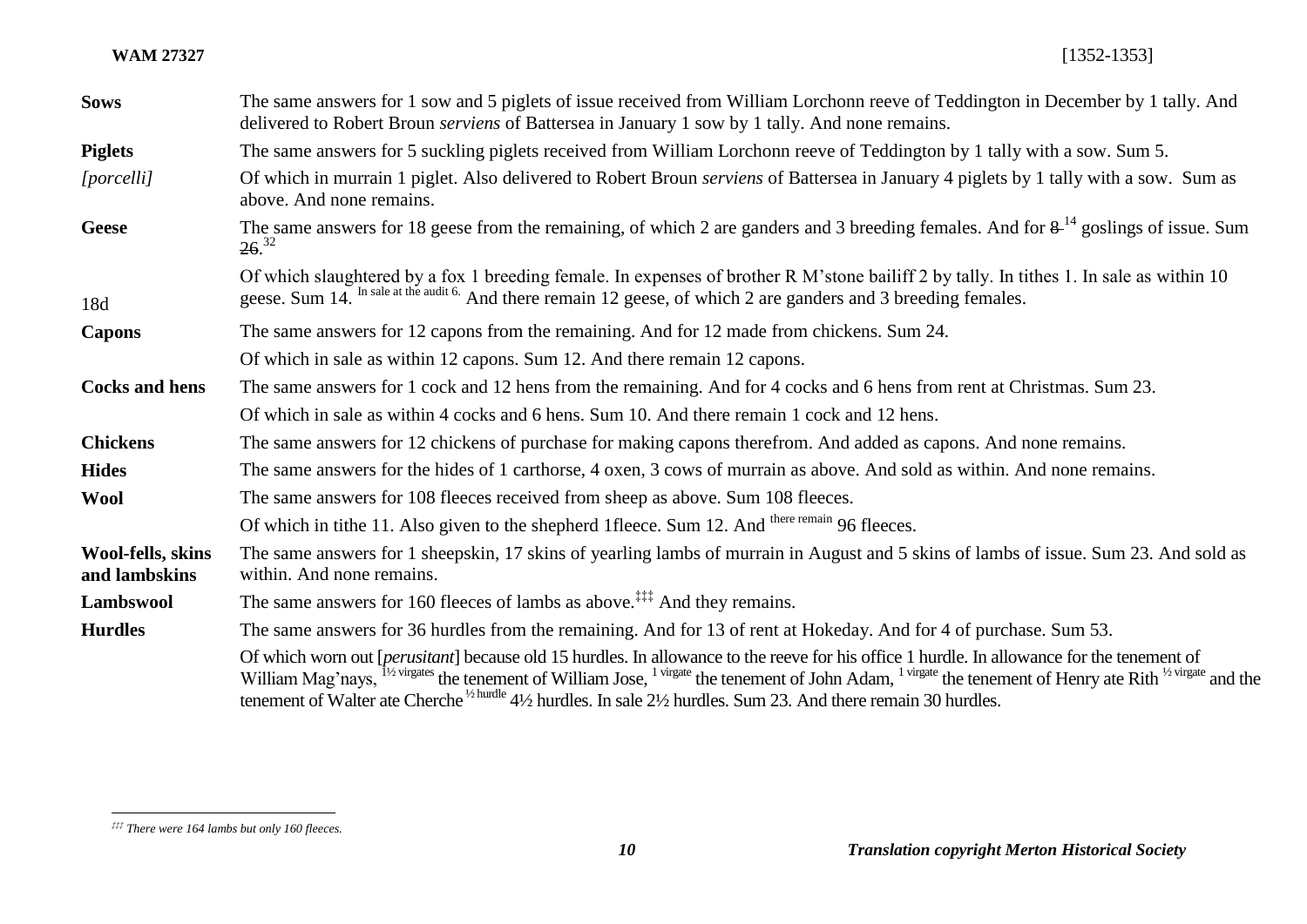# **WORKS ACCOUNT**

|  | <b>Ploughing works</b><br>the price of a work           | The same answers for 13 ploughing works arising from 13 customary tenants of the lord, each of whom ploughs 1 rood of land at the<br>sowing of wheat, the price of a work 1 <sup>1</sup> / <sub>2</sub> d. Sum 13 works.                                                                                                                                                                                                                                                                                                                                                                                                                                                                                                                                                                                                                                                                                                                                                                                                                                                                                                                                                                     |
|--|---------------------------------------------------------|----------------------------------------------------------------------------------------------------------------------------------------------------------------------------------------------------------------------------------------------------------------------------------------------------------------------------------------------------------------------------------------------------------------------------------------------------------------------------------------------------------------------------------------------------------------------------------------------------------------------------------------------------------------------------------------------------------------------------------------------------------------------------------------------------------------------------------------------------------------------------------------------------------------------------------------------------------------------------------------------------------------------------------------------------------------------------------------------------------------------------------------------------------------------------------------------|
|  | $1\frac{1}{2}d$ .<br>$9\frac{3}{4}$ d                   | Of which in allowance to Robert ate Rith reeve for his office 2 works. In allowance for the tenement of William Magurnays, <sup>11/2 virgates</sup><br>tenement of William Rose, <sup>1 virgate</sup> tenement of John Adam, <sup>1 virgate</sup> tenement of Henry ate Rith, <sup>1/2</sup> virgate and the tenement of Walter ate<br>Cherche <sup>1/2 virgate</sup> because in the lord's hands $4\frac{1}{2}$ works. In ploughing the lord's land at the season of sowing wheat, 1 acre $2\frac{1}{2}$ roods $6\frac{1}{2}$<br>works. In sale at the audit 6 <sup>1</sup> / <sub>2</sub> works. Sum as above. And none remains.                                                                                                                                                                                                                                                                                                                                                                                                                                                                                                                                                           |
|  | Dung-carrying                                           | The same answers for 39 dung-carrying services arising from the aforesaid 13 customary tenants, the price of a work 1/2d, each of whom<br>services the price of carry for 3 carrying works. Sum 39 works.                                                                                                                                                                                                                                                                                                                                                                                                                                                                                                                                                                                                                                                                                                                                                                                                                                                                                                                                                                                    |
|  | a work ½d.<br>$3/4d$ .                                  | Of which in allowance to Robert ate Rith reeve for his office $3^{1/2}$ carrying work. In allowance for the tenement of William Makernays,<br>41/2 works tenement of William Jose, <sup>3 works</sup> tenement of John Adam, <sup>3 works</sup> tenement of Henry ate Rith, <sup>11/2 works</sup> and tenement of William Walter<br>ate Cherche <sup>11/2 works</sup> because in the lord's hands, 13 <sup>1</sup> / <sub>2</sub> works. In sale as within 22 <sup>1</sup> / <sub>2</sub> works. In sale at the audit 1 <sup>1</sup> / <sub>2</sub> . Sum as above. And none<br>remains.                                                                                                                                                                                                                                                                                                                                                                                                                                                                                                                                                                                                     |
|  | <b>Carrying services</b><br>[the price of a work]       | The same answers for 56 carrying services arising from the aforesaid customary tenants of the lord, the price of a work 1d, and each<br>virgate of land doing 4 carrying services. Sum 56 works.                                                                                                                                                                                                                                                                                                                                                                                                                                                                                                                                                                                                                                                                                                                                                                                                                                                                                                                                                                                             |
|  | $1d.$ ]<br>2d                                           | Of which in allowance to Robert ate Rith reeve for his office $6^4$ carrying services. In allowance for the tenements late William<br>Makernays, <sup>8</sup> carrying services William Jose, <sup>4</sup> carrying services tenement of John Adam, <sup>4</sup> carrying services tenement of Henry ate Rith, <sup>4</sup> carrying services and<br>tenement of Walter ate Cherch <sup>4 carrying services</sup> because in the lord's hands, 24 carrying services. In carrying 13 quarters wheat and barley<br>as far as Westminster 26 carrying services, viz 4 bushels for 1 carrying service. In sale at the audit 2. Sum as above. And none remains.                                                                                                                                                                                                                                                                                                                                                                                                                                                                                                                                   |
|  | <b>Manual works</b><br>price of a work $\frac{1}{2}d$ . | The same answers for 200 winter works of the remaining. And for 520 winter works arising from the said 13 customary tenants of which<br>1 customary tenant does 60 works between Michaelmas and 1st August, and 11 customary tenants each do 40 works and 1 customary<br>tenant does 20 works, price of a work ½ d. Sum 720 works.                                                                                                                                                                                                                                                                                                                                                                                                                                                                                                                                                                                                                                                                                                                                                                                                                                                           |
|  |                                                         | Of which in allowance for the tenement of Robert ate Rith reeve for his office for $60^{40}$ works. In allowance for the tenement of William<br>Makernays, <sup>1 virgates 60 works</sup> tenement of William Jose, <sup>1 virgate 40 works</sup> tenement of John Adam, <sup>1 virgate 40 works</sup> tenement of Henry ate Rith, <sup>1/2</sup><br>virgate 20 works tenement of Walter ate Cherche <sup>1/2</sup> virgate 40 works because in the lord's hands 200 works. In making water channels 22 works. In<br>harrowing the lord's land at the sowing of wheat $13^8$ works. In harrowing the lord's land at the Lenten sowing $40^{30}$ works. In ramming<br>[rammand] the mill pond $42^8$ works. In repairing gaps around [? <i>gattyngg' circa</i> ] wheat sown at Southberefeld 8 works. In planting beans 8<br>works. In driving ploughs 16works. Also in scouring the ditch at [?le Eylond/Longelond?] 4 works. In hoeing corn in July of the 26 <sup>th</sup> year, 200<br>works. In hoeing corn none here because it appears in the account for the subsequent year. In sale at the audit 38 works. Sum 582 works. And<br>there remain 138 works for hoeing the lord's corn. |
|  |                                                         |                                                                                                                                                                                                                                                                                                                                                                                                                                                                                                                                                                                                                                                                                                                                                                                                                                                                                                                                                                                                                                                                                                                                                                                              |